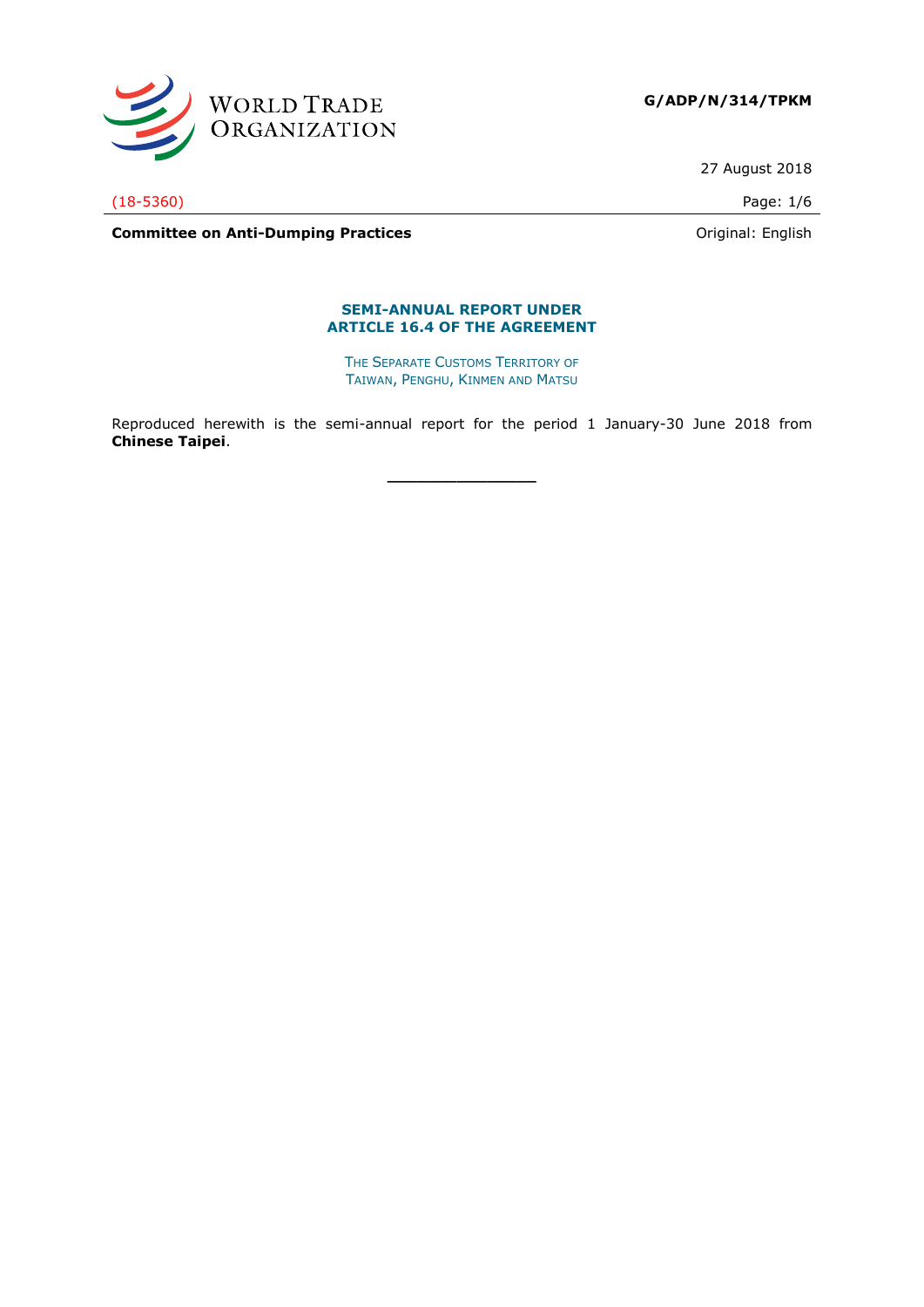#### **SEMI-ANNUAL REPORT OF ANTI-DUMPING ACTIONS<sup>2</sup>**

#### FOR THE PERIOD 1 JANUARY-30 JUNE 2018

## **Original Investigations**

| <b>Country or</b><br>customs | Product                                                                                                                                                                                                                                                                                                                                                                                                        | <b>Initiation</b>                                                                                                                          | <b>Provisional</b><br><b>Final measures</b><br>measures and                                                                               |                                                                                                                                           |                                                                                                 | <b>No final</b><br>measures / | <b>Other</b>         | <b>Trade data</b><br>(from published                                                                                       |                                                                                                | <b>Basis for</b><br>normal value              |
|------------------------------|----------------------------------------------------------------------------------------------------------------------------------------------------------------------------------------------------------------------------------------------------------------------------------------------------------------------------------------------------------------------------------------------------------------|--------------------------------------------------------------------------------------------------------------------------------------------|-------------------------------------------------------------------------------------------------------------------------------------------|-------------------------------------------------------------------------------------------------------------------------------------------|-------------------------------------------------------------------------------------------------|-------------------------------|----------------------|----------------------------------------------------------------------------------------------------------------------------|------------------------------------------------------------------------------------------------|-----------------------------------------------|
| territory                    |                                                                                                                                                                                                                                                                                                                                                                                                                |                                                                                                                                            | preliminary<br>determinations                                                                                                             | Definitive duty                                                                                                                           | Price<br>undertaking                                                                            | termination                   |                      | report(s))                                                                                                                 |                                                                                                | determination                                 |
|                              | Description;<br>HS 6-digit category<br>covering<br>investigated<br>product <sup>3</sup> ; ID<br>number; $(*)$ if<br>investigation<br>of $>1$ country                                                                                                                                                                                                                                                           | Date; period of<br>investigation<br>(D-dumping;<br>I-injury)                                                                               | Date of duties;<br>range of<br>individual<br>dumping<br>margins; "other"<br>rates; [range of<br>applied rates if<br>different,<br>reason] | Date of duties;<br>range of<br>individual<br>dumping<br>margins; "other"<br>rates; [range of<br>applied rates if<br>different,<br>reason] | Date of<br>application;<br>range of<br>individual<br>dumping<br>margins or<br>minimum<br>prices | Date,<br>Reason               | Date,<br>explanation | Import volume<br>or value<br>(units /<br>currency);<br>product<br>coverage,<br>period, if<br>different from<br>cols. $2/3$ | Import<br>volume as %<br>of apparent<br>domestic<br>consumption<br>or as % of<br>total imports | Codes for all<br>bases used in<br>proceeding; |
| 1                            | $\overline{2}$                                                                                                                                                                                                                                                                                                                                                                                                 | 3                                                                                                                                          | $\overline{\mathbf{4}}$                                                                                                                   | 5.                                                                                                                                        | 6                                                                                               | $\overline{ }$                | 8                    | 9                                                                                                                          | 10                                                                                             | $\overline{11}$                               |
| China                        | Certain carbon cold-<br>rolled steel<br>products;<br>7209.15, 7209.16,<br>7209.17, 7209.18,<br>7209.25, 7209.26,<br>7209.27, 7209.28,<br>7209.90, 7210.70,<br>7210.90, 7211.23,<br>7211.29, 7211.90,<br>7212.40, 7212.50,<br>7212.60, 7225.19,<br>7225.50, 7225.99,<br>7226.19, 7226.92,<br>7226.99;<br>18-0001-CHN<br>Certain flat-rolled<br>products of stainless<br>steel, hot-rolled;<br>7219.11, 7219.12, | 16.04.2018;<br>$D: 01.2017 -$<br>12.2017<br>$I: 01.01.2015-$<br>31.12.2017<br>16.04.2018;<br>$D: 01.2017 -$<br>12.2017<br>$I: 01.01.2015-$ |                                                                                                                                           |                                                                                                                                           |                                                                                                 |                               |                      |                                                                                                                            |                                                                                                |                                               |
|                              | 7219.13, 7219.14,<br>7219.21, 7219.22,<br>7219.23, 7219.24,<br>7220.11, 7220.12;<br>18-0002-CHN                                                                                                                                                                                                                                                                                                                | 31.12.2017                                                                                                                                 |                                                                                                                                           |                                                                                                                                           |                                                                                                 |                               |                      |                                                                                                                            |                                                                                                |                                               |

<sup>&</sup>lt;sup>1</sup> Website address where published reports on investigations are available: <https://eweb.customs.gov.tw/cp.aspx?n=0C371CDB1DCA3BF8&s=FDF63428463757B9>

 $^2$  All terms and column headings used in this format have the meanings assigned to them in the instructions.<br><sup>3</sup> For reference purposes only.

ł

ب<br>-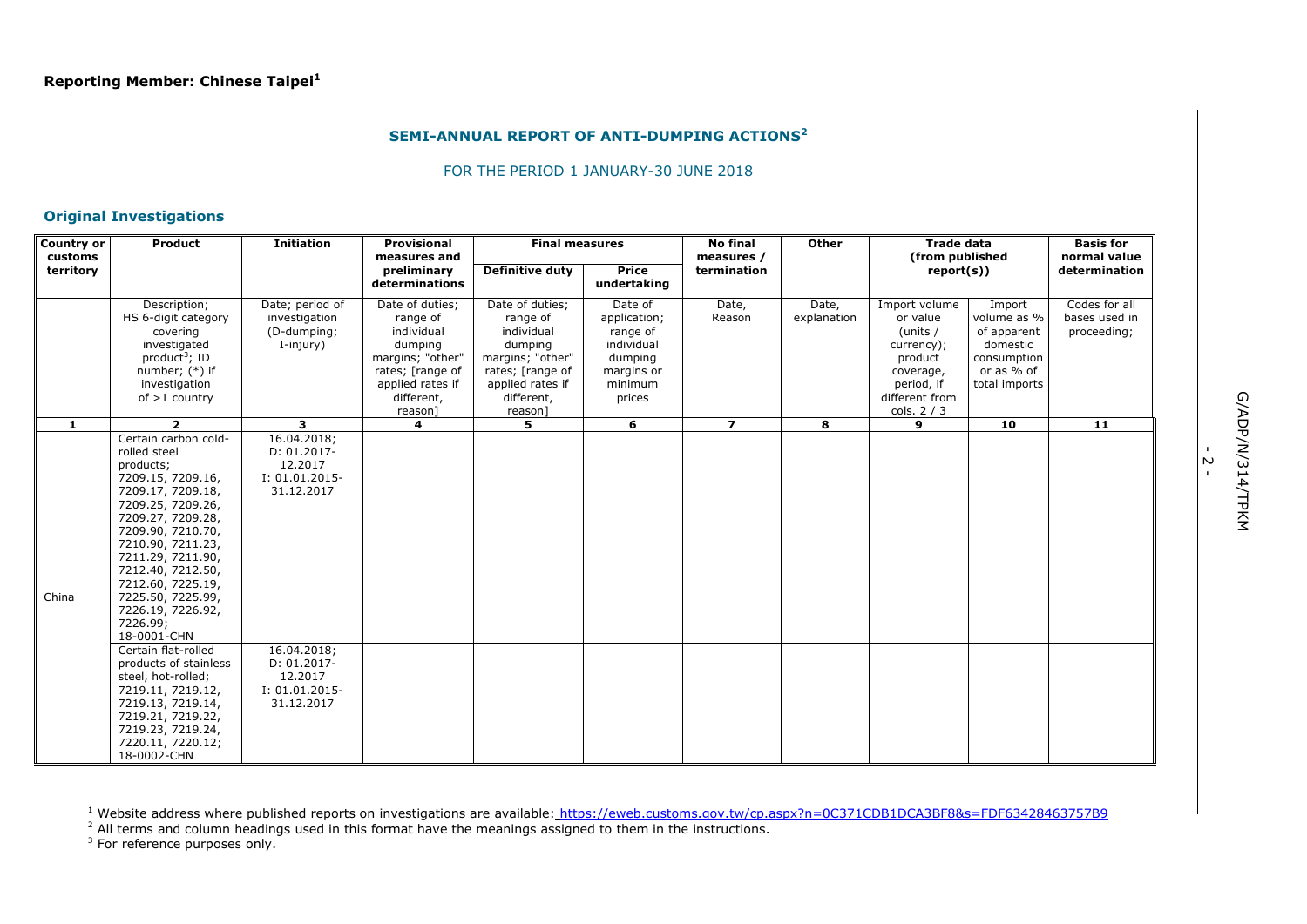# **Reviews / Other subsequent proceedings**

| Country or           | <b>Product</b>                                                                                                                            | <b>Initiation</b>                                                                  | Preliminary                                                                                                                               | <b>Final results</b>                                                                                                                      |                                                                                                                     | <b>Revocation</b>     | Other (e.g.,                                      | <b>Trade Data (if available</b><br>from published report(s)<br>on proceeding)                                         |                                                                                                     | <b>Basis for</b>                             |  |
|----------------------|-------------------------------------------------------------------------------------------------------------------------------------------|------------------------------------------------------------------------------------|-------------------------------------------------------------------------------------------------------------------------------------------|-------------------------------------------------------------------------------------------------------------------------------------------|---------------------------------------------------------------------------------------------------------------------|-----------------------|---------------------------------------------------|-----------------------------------------------------------------------------------------------------------------------|-----------------------------------------------------------------------------------------------------|----------------------------------------------|--|
| customs<br>territory |                                                                                                                                           |                                                                                    | results /<br>determination                                                                                                                | Definitive duty                                                                                                                           | <b>Price</b><br>undertaking                                                                                         | of<br><b>Measures</b> | procedures<br>not affecting<br>the duty<br>level) |                                                                                                                       |                                                                                                     | normal value<br>determination                |  |
|                      | Description;<br>HS 6-digit<br>category covering<br>investigated<br>$product^3$ ;<br>ID number; (*) if<br>investigation of<br>$>1$ country | Date, Type of<br>Review or<br>Procedure<br>(code), Period<br>Covered               | Effective date;<br>range of<br>individual<br>dumping<br>margins; "other"<br>rates; [range of<br>applied rates if<br>different,<br>reason] | Effective date,<br>range of<br>individual<br>dumping<br>margins; "other"<br>rates; [range of<br>applied rates if<br>different,<br>reason] | Effective date;<br>range of<br>individual<br>dumping<br>margins or<br>minimum prices;<br>or other<br>outcome (code) | Date,<br>Reason       | Date,<br>explanation                              | Import volume<br>or value<br>(units/currenc<br>y; product<br>coverage,<br>period, if<br>different from<br>cols. $2/3$ | Import<br>volume as<br>$%$ of<br>apparent<br>domestic<br>consumption<br>or as % of<br>total imports | Codes for all<br>bases used in<br>proceeding |  |
| $\mathbf{1}$         | $\overline{2}$                                                                                                                            | 3                                                                                  | 4                                                                                                                                         | 5                                                                                                                                         | 6                                                                                                                   | $\overline{z}$        | 8                                                 | 9                                                                                                                     | 10                                                                                                  | $\overline{11}$                              |  |
| Brazil               | Carbon steel plate<br>$(*)$ ;<br>7208.51, 7208.52,<br>7208.90, 7211.14,<br>7225.40,7226.91;<br>16-0002-BRA                                | 31.3.2018;<br>IR (scope<br>exclusion);<br>I.P.                                     |                                                                                                                                           |                                                                                                                                           |                                                                                                                     |                       |                                                   |                                                                                                                       |                                                                                                     |                                              |  |
| China                | Certain footwear;<br>6402.20, 6402.91,<br>6402.99, 6403.20,<br>6403.51, 6403.59,<br>6403.91, 6403.99<br>07-0001                           | 11.12.2017<br>SNR<br>D: 01.10.2016-<br>30.09.2017;<br>I: 01.01.2012-<br>31.03.2018 |                                                                                                                                           |                                                                                                                                           |                                                                                                                     |                       |                                                   |                                                                                                                       |                                                                                                     |                                              |  |
|                      | Carbon steel plate<br>$(*)$ ;<br>7208.51, 7208.52,<br>7208.90, 7211.14,<br>7225.40,7226.91;<br>16-0002-CHN                                | 31.3.2018;<br>IR (scope<br>exclusion);<br>I.P.                                     |                                                                                                                                           |                                                                                                                                           |                                                                                                                     |                       |                                                   |                                                                                                                       |                                                                                                     |                                              |  |
| India                | Carbon steel plate<br>$(*)$ ;<br>7208.51, 7208.52,<br>7208.90, 7211.14,<br>7225.40,7226.91;<br>16-0002-IND                                | 31.3.2018;<br>IR (scope<br>exclusion);<br>I.P.                                     |                                                                                                                                           |                                                                                                                                           |                                                                                                                     |                       |                                                   |                                                                                                                       |                                                                                                     |                                              |  |
| Indonesia            | Carbon steel plate<br>$(*)$ ;<br>7208.51, 7208.52,<br>7208.90, 7211.14,<br>7225.40,7226.91;<br>16-0002-IDN                                | 31.3.2018;<br>IR (scope<br>exclusion);<br>I.P.                                     |                                                                                                                                           |                                                                                                                                           |                                                                                                                     |                       |                                                   |                                                                                                                       |                                                                                                     |                                              |  |
| Korea,<br>Rep. of    | Carbon steel plate<br>$(*)$ ;<br>7208.51, 7208.52,<br>7208.90, 7211.14,<br>7225.40,7226.91<br>16-0002-KOR                                 | 31.3.2018;<br>IR (scope<br>exclusion);<br>I.P.                                     |                                                                                                                                           |                                                                                                                                           |                                                                                                                     |                       |                                                   |                                                                                                                       |                                                                                                     |                                              |  |

.<br>س<br>ت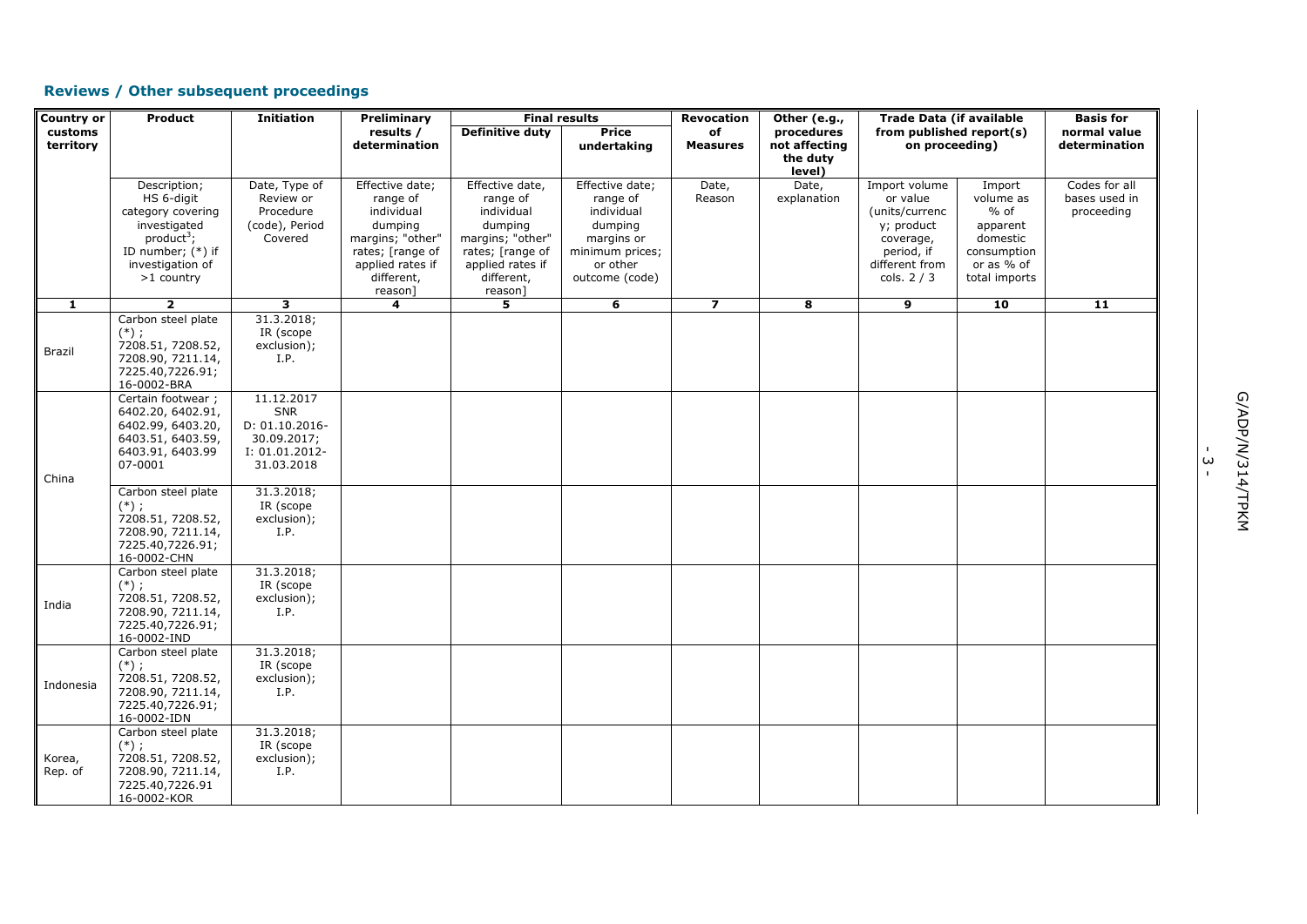| Carbon steel plate<br>31.3.2018;<br>$(*)$ ;<br>IR (scope<br>7208.51, 7208.52,<br>exclusion);<br>7208.90, 7211.14,<br>I.P.<br>7225.40,7226.91<br>Ukraine<br>16-0002-UKR<br>31.01.2018;<br>Carbon steel plate;<br>7208.51, 7208.52,<br>IR (dumping<br>7208.90, 7211.14,<br>margin);<br>7225.40,7226.91<br>D:01.10.2016-<br>16-0002-UKR<br>30.09.2017<br>CF - Information not provided for reasons of confidentiality<br>CV - Constructed value<br>n/a - not available<br>P - Publication date<br>C - Date of commencement of duty collection<br>LDR - Lesser duty<br>SNR - Sunset review<br>IR - Interim review<br>EXP - Measure expired without review<br>HMP - Home market price<br>TMP - Third country price<br>NME - Non-Market Economy<br>FA - use of Facts Available | 1 | $\overline{2}$ | 3 | $\overline{4}$ | 5 | 6 | $\overline{ }$ | 8 | 9 | 10 | 11 |  |
|--------------------------------------------------------------------------------------------------------------------------------------------------------------------------------------------------------------------------------------------------------------------------------------------------------------------------------------------------------------------------------------------------------------------------------------------------------------------------------------------------------------------------------------------------------------------------------------------------------------------------------------------------------------------------------------------------------------------------------------------------------------------------|---|----------------|---|----------------|---|---|----------------|---|---|----|----|--|
|                                                                                                                                                                                                                                                                                                                                                                                                                                                                                                                                                                                                                                                                                                                                                                          |   |                |   |                |   |   |                |   |   |    |    |  |
|                                                                                                                                                                                                                                                                                                                                                                                                                                                                                                                                                                                                                                                                                                                                                                          |   |                |   |                |   |   |                |   |   |    |    |  |
|                                                                                                                                                                                                                                                                                                                                                                                                                                                                                                                                                                                                                                                                                                                                                                          |   |                |   |                |   |   |                |   |   |    |    |  |
|                                                                                                                                                                                                                                                                                                                                                                                                                                                                                                                                                                                                                                                                                                                                                                          |   |                |   |                |   |   |                |   |   |    |    |  |
|                                                                                                                                                                                                                                                                                                                                                                                                                                                                                                                                                                                                                                                                                                                                                                          |   |                |   |                |   |   |                |   |   |    |    |  |
|                                                                                                                                                                                                                                                                                                                                                                                                                                                                                                                                                                                                                                                                                                                                                                          |   |                |   |                |   |   |                |   |   |    |    |  |
|                                                                                                                                                                                                                                                                                                                                                                                                                                                                                                                                                                                                                                                                                                                                                                          |   |                |   |                |   |   |                |   |   |    |    |  |
| $\blacktriangle$<br>$\mathbf{L}$                                                                                                                                                                                                                                                                                                                                                                                                                                                                                                                                                                                                                                                                                                                                         |   |                |   |                |   |   |                |   |   |    |    |  |
|                                                                                                                                                                                                                                                                                                                                                                                                                                                                                                                                                                                                                                                                                                                                                                          |   |                |   |                |   |   |                |   |   |    |    |  |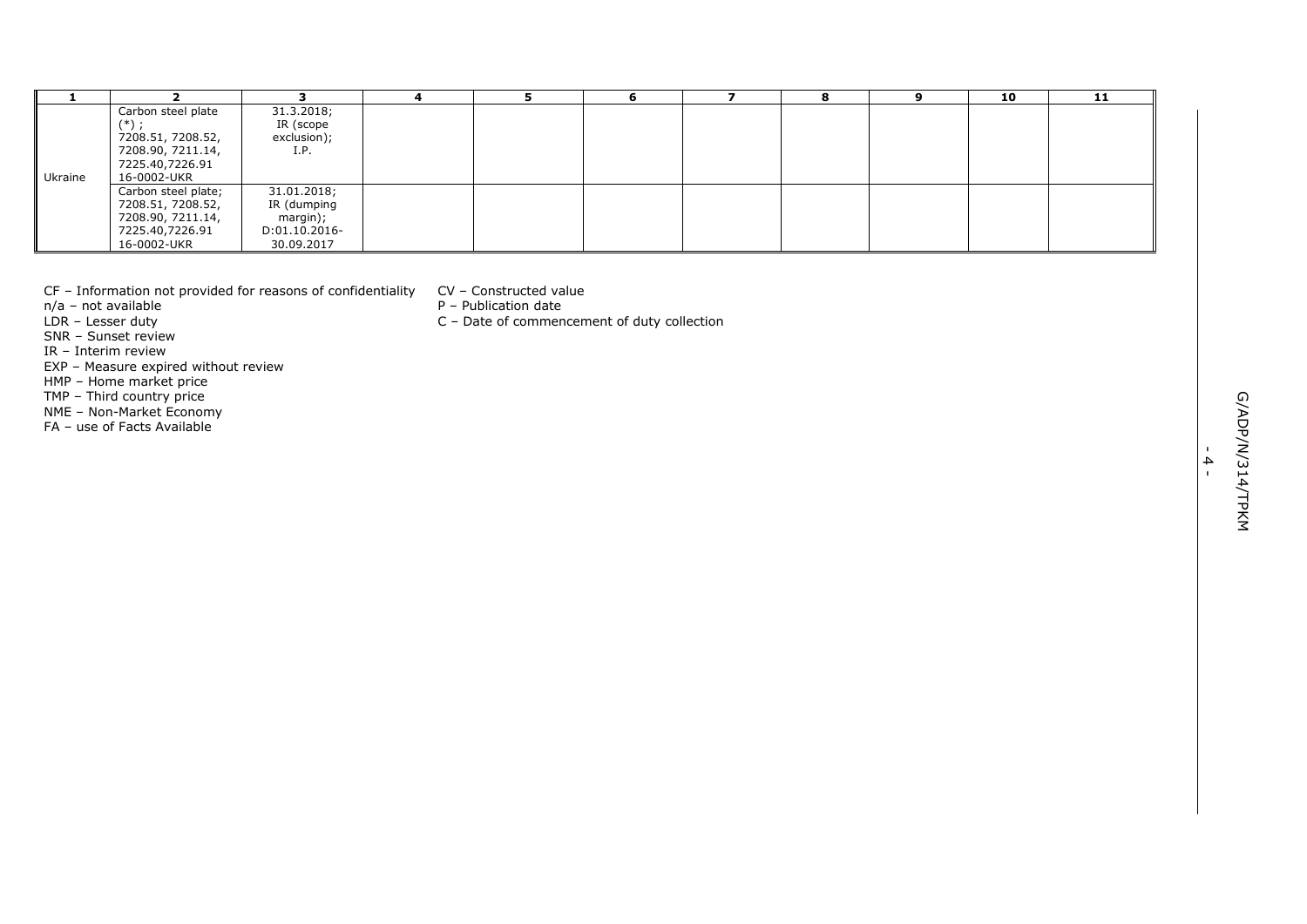# G/ADP/N/314/TPKM

# - 5 -

#### **ANNEXES**

## DEFINITIVE ANTI-DUMPING MEASURES IN FORCE AS OF 30 JUNE 2018

| Country/<br><b>Customs</b><br><b>Territory</b> | Product, investigation<br><b>ID</b> number                                                                     | Measure(s)    | Date of original<br>imposition;<br>publication reference | Date(s) of<br>extension;<br>publication<br>reference(s)                                                          |
|------------------------------------------------|----------------------------------------------------------------------------------------------------------------|---------------|----------------------------------------------------------|------------------------------------------------------------------------------------------------------------------|
| <b>Brazil</b>                                  | Carbon steel plate (*) ;<br>16-0002-BRA                                                                        | Duties        | 22.08.2016;<br>(20.02.2017<br>Gazette, 1061003661)       |                                                                                                                  |
|                                                | Toweling products<br>06-0001                                                                                   | Duties        | 01.06.2006;<br>(19.09.2006<br>Gazette, 09505505100)      | 20.12.2011;<br>(19.12.2011)<br>Gazette,<br>10005922250)<br>21.12.2017;<br>(20.12.2017<br>Gazette,<br>1061027368) |
|                                                |                                                                                                                | Undertaking   | 19.09.2006;<br>(19.09.2006<br>Gazette, 09505505100)      | 20.12.2011;<br>(19.12.2011<br>Gazette,<br>10005922250)                                                           |
|                                                | Certain footwear<br>07-0001                                                                                    | Duties        | 16.03.2007;<br>(12.07.2007<br>Gazette, 09605503710)      | 13.12.2012;<br>(13.12.2012)<br>Gazette,<br>10105538220)                                                          |
| China                                          |                                                                                                                | Undertakings  | 16.03.2007;<br>(12.07.2007<br>Gazette, 09605503710)      | 22.04.2013;<br>(17.04.2013<br>Gazette,<br>1021008347)                                                            |
|                                                | Benzoyl peroxide (BPO)<br>09-0001                                                                              | Duties        | 20.05.2010;<br>(01.10.2010<br>Gazette, 09905908550)      | 14.3.2016;<br>(14.3.2016<br>Gazette,<br>1051005381)                                                              |
|                                                | Portland cement type I,<br>II and its clinker<br>10-0002                                                       | Duties        | 30.05.2011<br>(19.10.2011<br>Gazette, 10005909280)       | 20.02.2017;<br>(20.02.2017<br>Gazette,<br>1061003663)                                                            |
|                                                | Flat-rolled products of<br>stainless steel, cold-<br>rolled, whether in coils or                               | <b>Duties</b> | 15.08.2013;<br>(05.03.2014)<br>Gazette, 1031004626)      |                                                                                                                  |
|                                                | sheets $(*)$<br>13-0001-CHN                                                                                    | Undertaking   | 15.08.2013;<br>(05.03.2014)<br>Gazette, 1031004626)      |                                                                                                                  |
|                                                | Certain flat-rolled steel<br>products, plated or<br>coated with zinc or zinc-<br>alloys $(*)$ ;<br>16-0001-CHN | Duties        | 22.08.2016;<br>(20.02.2017<br>Gazette, 1061003664)       |                                                                                                                  |
|                                                | Carbon steel plate (*);<br>16-0002-CHN                                                                         | Duties        | 22.08.2016;<br>(20.02.2017<br>Gazette, 1061003661)       |                                                                                                                  |
|                                                |                                                                                                                | Undertaking   | 22.08.2016;<br>(20.02.2017<br>Gazette, 1061003661)       |                                                                                                                  |
| India                                          | Carbon steel plate (*) ;<br>16-0002-IND                                                                        | Duties        | 22.08.2016;<br>(20.02.2017<br>Gazette, 1061003661)       |                                                                                                                  |
| Indonesia                                      | Carbon steel plate (*);<br>16-0002-IDN                                                                         | Duties        | 22.08.2016;<br>(20.02.2017<br>Gazette, 1061003661)       |                                                                                                                  |